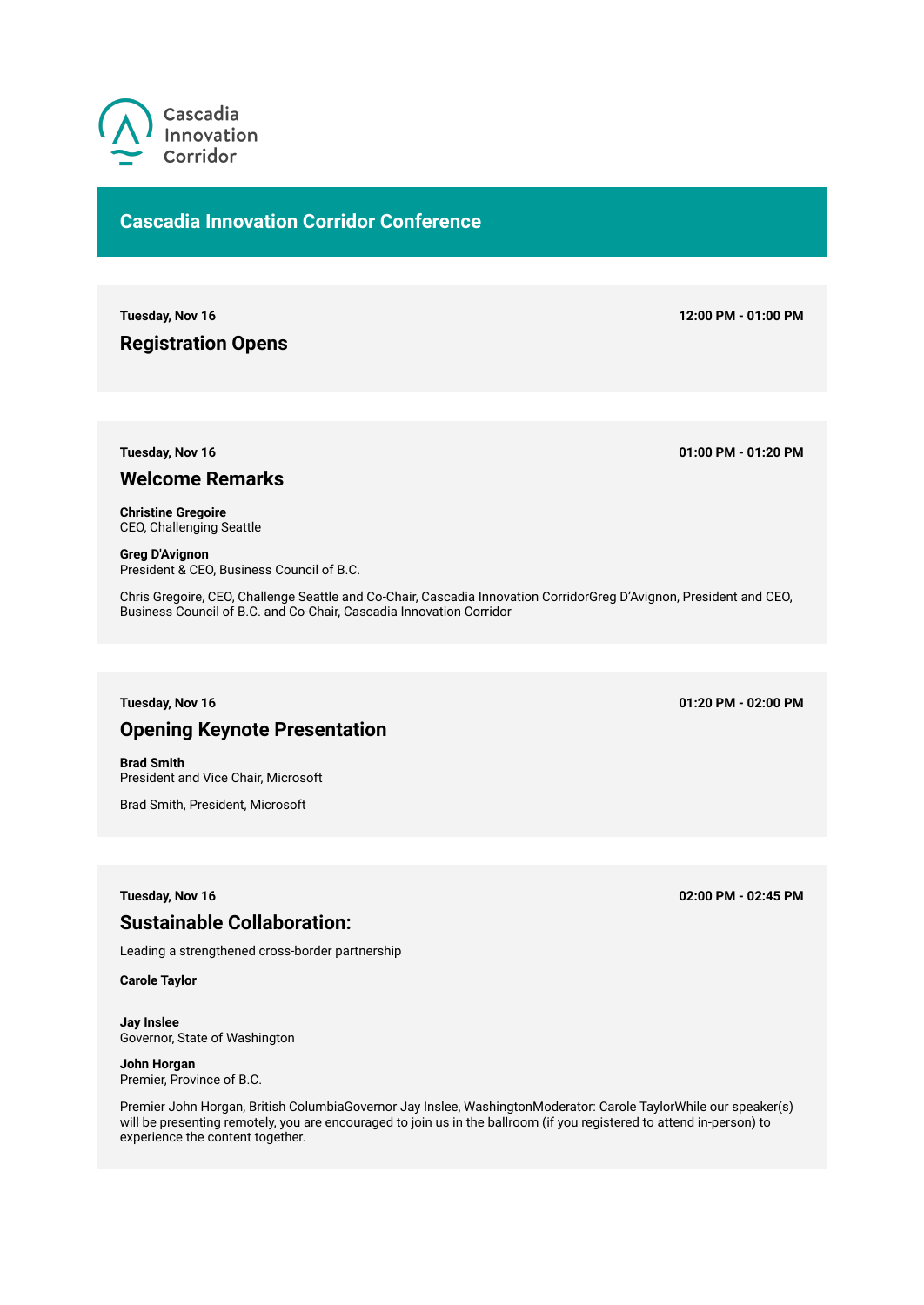## **Networking Break**

**Tuesday, Nov 16 02:45 PM - 03:15 PM**

**Tuesday, Nov 16 03:15 PM - 03:55 PM**

## **Panel Discussion:**

Innovation for a More Sustainable Border

**Christopher Sands**  Director Canada Institute, Wilson Institute

**Laurie Trautman**  Director, Border Policy Research Institute

**Matt Morrison**  CEO, PNWER

Matt Morrison, CEO, PNWER, Co-Chair, Cascadia Innovation Corridor Sub Committee on Efficient Cross BorderMovementLaurie Trautman, Director, Border Policy Research Institute, Co-Chair, Cascadia Innovation Corridor SubCommittee on Efficient Cross Border MovementChris Sands, Director Canada Institute, Wilson Center

**Tuesday, Nov 16 03:55 PM - 04:40 PM**

# **Panel Discussion:**

The Future of Work and Talent in Cascadia

**Ali Meyers**  Human Resources Director, The Boeing Company

**Jock Finlayson**  Senior Policy Advisor, Business Council of B.C.

**Ryan Peterson**  VP, Accelerate Solutions, Unity Technologies

Jock Finlayson, Business Council of B.C. (Contributing Moderator) Senior Policy AdvisorJoelle Denney, Boeing Commercial Airplanes Vice President of Human ResourcesRyan Peterson, VP, Accelerate Solutions, Unity Technologies

**Tuesday, Nov 16 04:40 PM - 04:50 PM**

# **Day One Closing Remarks**

**Christine Gregoire**  CEO, Challenging Seattle

**Greg D'Avignon**  President & CEO, Business Council of B.C.

Chris Gregoire, CEO, Challenge Seattle and Co-Chair, Cascadia Innovation CorridorGreg D'Avignon, President and CEO, Business Council of B.C. and Co-Chair, Cascadia Innovation Corridor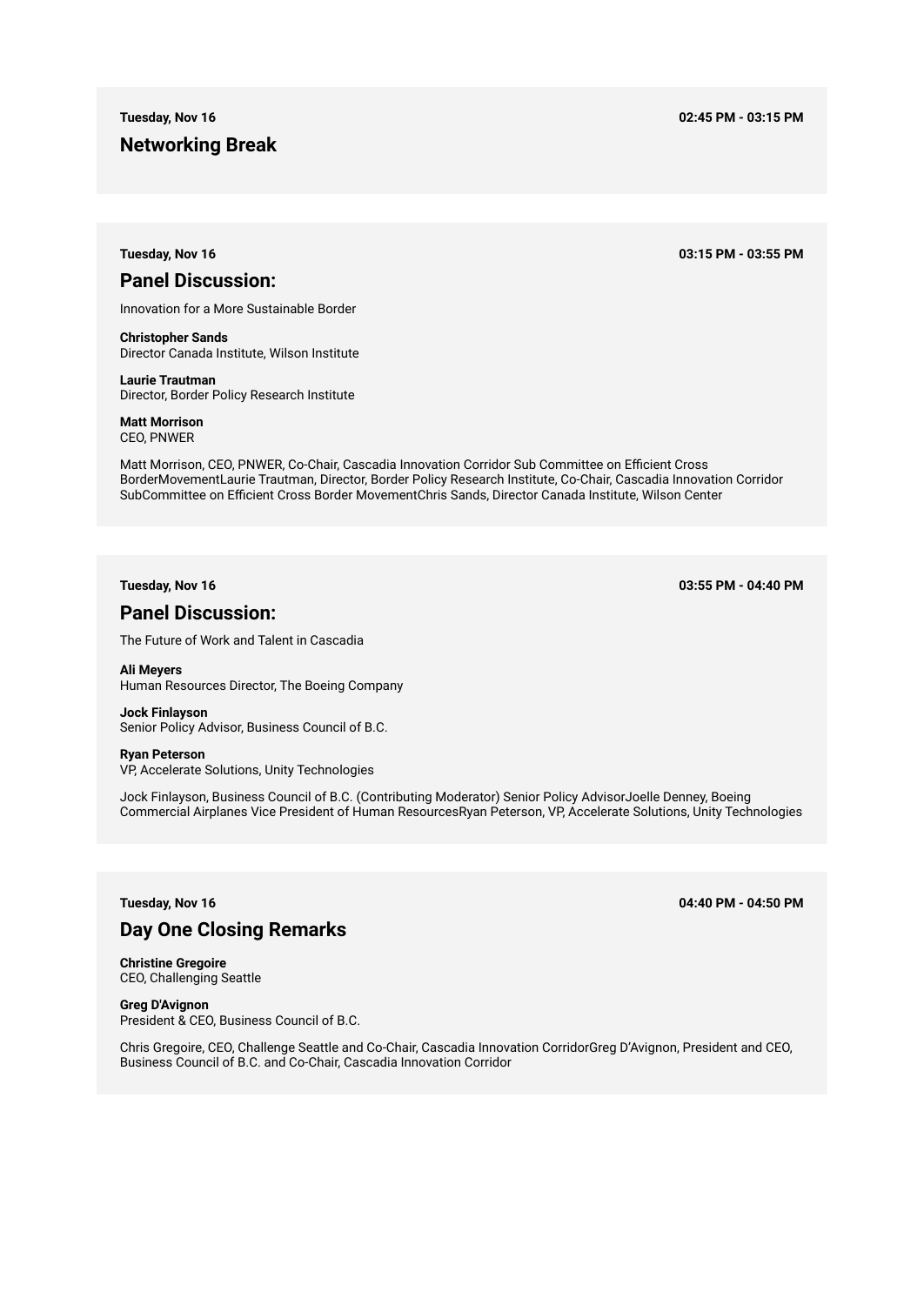## **Evening Reception**

#### **Ravi Kahlon**

Minister of Jobs, Economic Recovery and Innovation, Province of B.C.

Presented by the Province of B.C. Featuring remarks from the Honourable Ravi Kahlon, Minister of Jobs, Economic Recovery and Innovation, Province of B.C.

**Wednesday, Nov 17 07:15 AM - 08:30 AM**

**Registration Opens**

**Breakfast begins**

## **Day Two Welcome**

**Christine Gregoire**  CEO, Challenging Seattle

**Greg D'Avignon**  President & CEO, Business Council of B.C.

Chris Gregoire, CEO, Challenge Seattle and Co-Chair, Cascadia Innovation CorridorGreg D'Avignon, President and CEO, Business Council of B.C. and Co-Chair, Cascadia Innovation Corridor

## **Opening Keynote Presentation**

**Bonnie Henry**  Provincial Health Officer, Province of B.C.

**Dermot Kelleher** 

Dean, Faculty of Medicine, University of British Columbia

Dr. Bonnie Henry, Provincial Health Officer, British ColumbiaDr. Dermot Kelleher, Dean, Faculty of Medicine, University of British Columbia

# **Cascadia Vision 2050**

**Erik Sparks**  Partner, Boston Consulting Group

Erik Sparks, Partner, Boston Consulting Group

## **Tuesday, Nov 16 04:50 PM - 06:05 PM**

**Wednesday, Nov 17 07:30 AM - 08:30 AM**

**Wednesday, Nov 17 08:00 AM - 08:15 AM**

**Wednesday, Nov 17 08:15 AM - 08:35 AM**

**Wednesday, Nov 17 08:35 AM - 08:50 AM**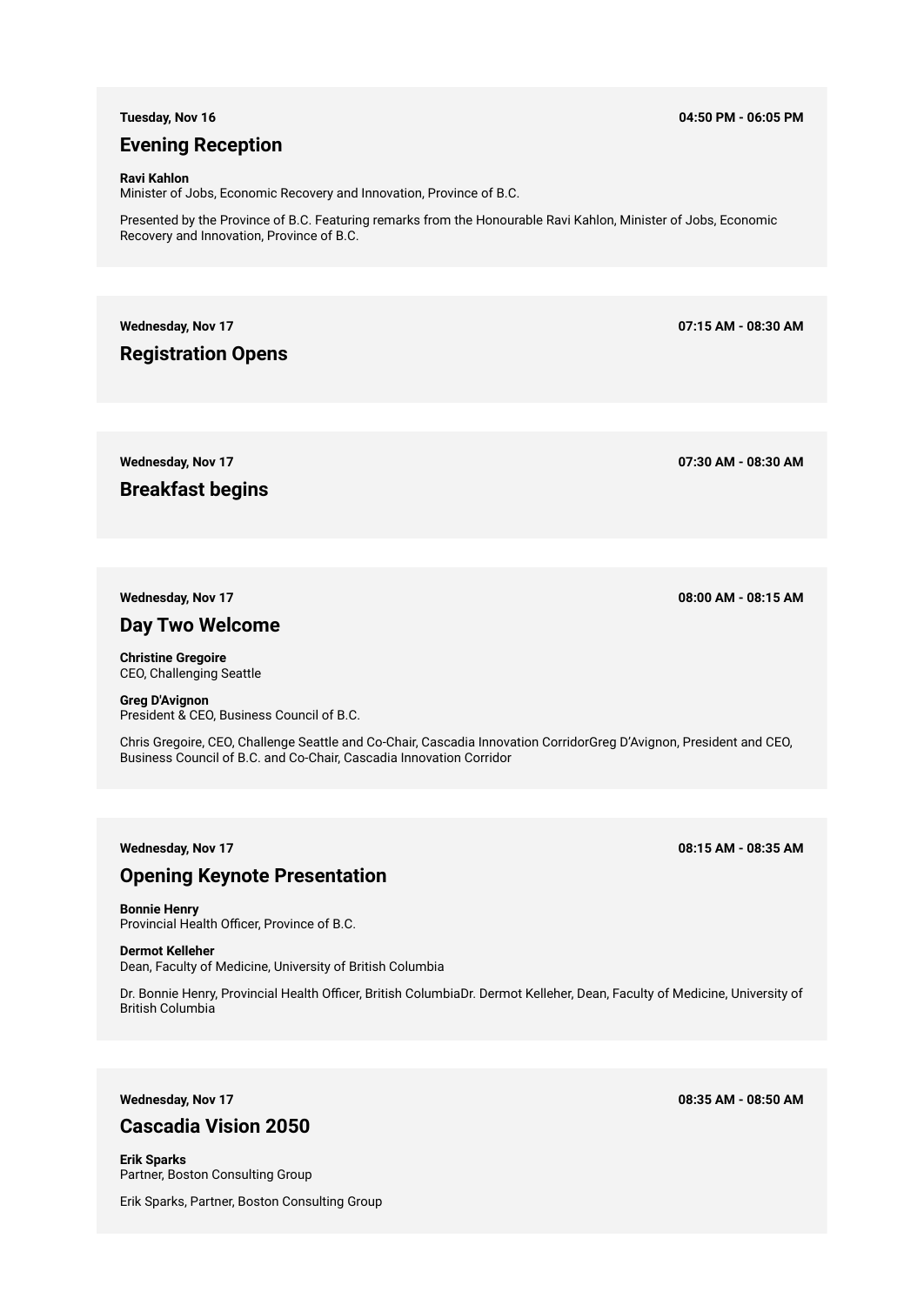#### **Wednesday, Nov 17 08:50 AM - 09:30 AM**

# **Panel Discussion:**

Building a Sustainable Mega Region

## **Aria Hahn**

CEO, Koonkie Inc

## **Neel Dayal**

Director of Innovation and Partnerships, Rogers Communications

**Paula Hammond**  WSP, Market Leader, Multimodal

**Simon Dixon**  Partner, Global Transportation Leader, Deloitte

**Steve Mantle**  Founder, innov8.ag

### **Thomas Davidoff**

Director, UBC Centre for Urban Economics and Real Estate

Paula Hammond, Market Leader, Multimodal, WSP, Co-Chair, Cascadia Innovation Corridor Sub-Committee on Transportation, Housing and ConnectivityNeel Dayal, Rogers Communications. Director of Innovation and PartnershipsThomas Davidoff, PhD, UBC Centre for Urban Economics and Real Estate, DirectorSimon Dixon, Partner, Global Transportation Lead, Deloitte

# **Coffee Break**

**Wednesday, Nov 17 09:30 AM - 09:50 AM**

**Wednesday, Nov 17 09:50 AM - 10:25 AM**

## **Panel Discussion:**

Indigenous Stewards of the Cascadia Lands

## **Brian Cladoosby**

Swinomish Indian Tribal Community

## **Kim Baird**

Chancellor, Kwantlen Polytechnic University

Brian Cladoosby, Swinomish Indian Tribal CommunityKim Baird, Tsawwassen First Nation 15 min Q&A Moderator: Greg D'Avignon

## **Presentation:**

Climate change in Cascadia: the Path Ahead

### **Amy Snover**

Director, Climate Impacts Group and University Director Northwest Climate and Adaptation Science Centre, University of Washington

Amy Snover, PhD University of Washington Director, Climate Impacts Group and University Director Northwest Climate and Adaptation Science CentreWhile our speaker(s) will be presenting remotely, you are encouraged to join us in the ballroom (if you registered to attend in-person) to experience the content together.

**Wednesday, Nov 17 10:25 AM - 10:45 AM**